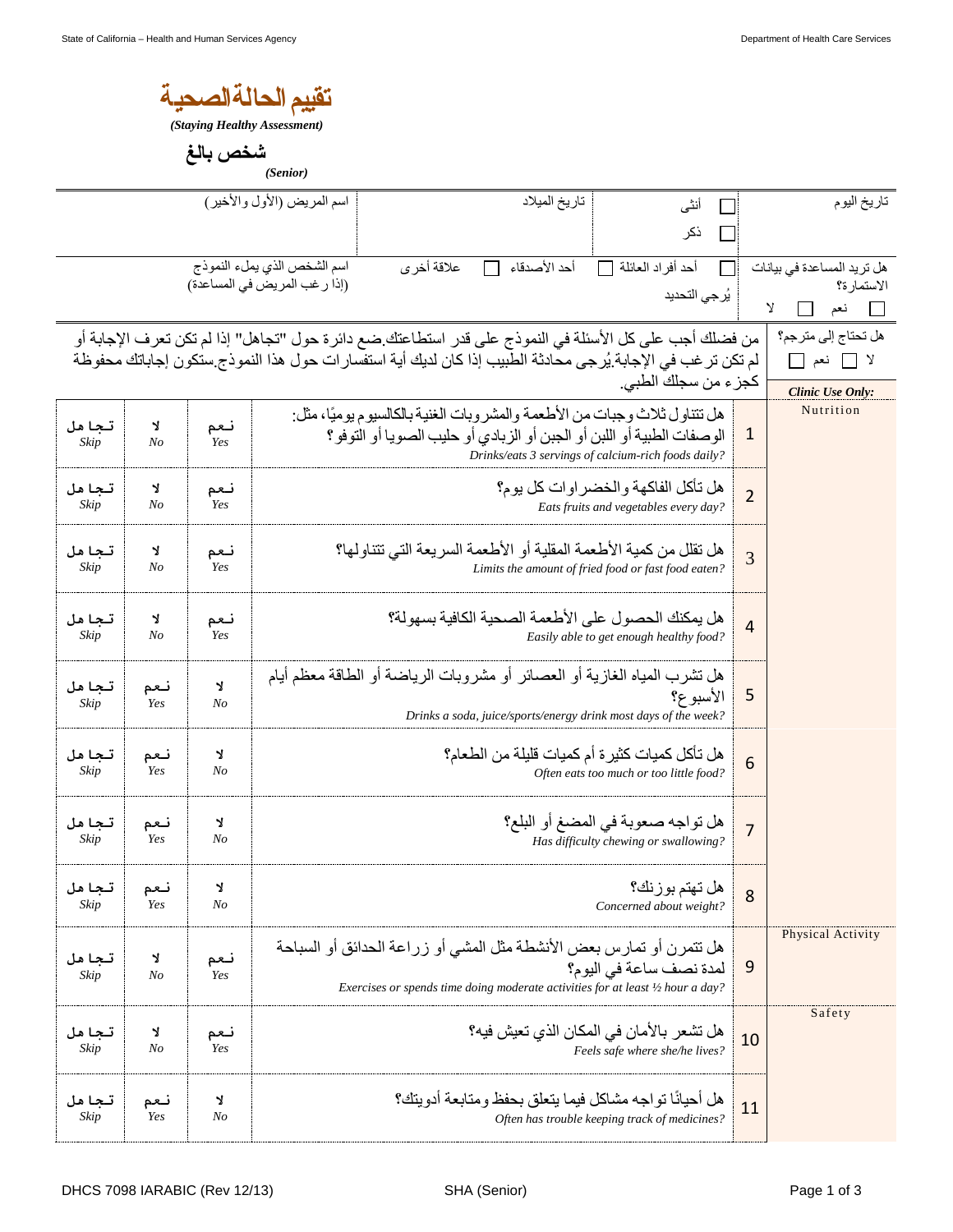|                               | 12 | هل يخشى أفر اد العائلة أو الأصدقاء على طريقة قيادتك للسيار ة؟<br>Family members/friends worried about her/his driving?                                                                  | Y.<br>No            | نعم<br>Yes | تجاهل<br>Skip |
|-------------------------------|----|-----------------------------------------------------------------------------------------------------------------------------------------------------------------------------------------|---------------------|------------|---------------|
|                               | 13 | هل تعرضت لأي حوادث سيار ات مؤخرًا؟<br>Any car accidents lately?                                                                                                                         | Y<br>N <sub>O</sub> | نعم<br>Yes | تجاهل<br>Skip |
|                               | 14 | هل نقع أحيانًا ونؤذي نفسك أم تواجه صعوبة في النهوض؟<br>Sometimes falls and hurts self, or has difficulty getting up?                                                                    | Y<br>N <sub>O</sub> | نعم<br>Yes | تجاهل<br>Skip |
|                               | 15 | هل قام أحد بضربك أو صفعك أو ركلك أو تم الاعتداء عليك جسديًا خلال العام<br>الماضي؟<br>Been hit, slapped, kicked, or physically hurt by someone in past year?                             | J.<br>No            | نعم<br>Yes | تجاهل<br>Skip |
|                               | 16 | هل تحتفظ بمسدس في منزلك أو في المكان الذي تعيش فيه؟<br>Keeps a gun in house/place where she/he lives?                                                                                   | Y<br>N <sub>O</sub> | نعم<br>Yes | تجاهل<br>Skip |
| Dental Health                 | 17 | هل نقوم بتنظيف أسنانك يوميًا باستخدام فرشاة وخيط الأسنان؟<br>Brushes and flosses teeth daily?                                                                                           | نعم<br>Yes          | Y<br>No    | تجاهل<br>Skip |
| Mental Health                 | 18 | هل تشعر أحيانًا بالحز ن أو باليأس أو بالغضب أو بالقلق؟<br>Often feels sad, hopeless, angry, or worried?                                                                                 | Y<br>No             | نعم<br>Yes | تجاهل<br>Skip |
|                               | 19 | هل تعاني أحيانًا من الأرق عند النوم؟<br>Often has trouble sleeping?                                                                                                                     | Y<br>No             | نعم<br>Yes | تجاهل<br>Skip |
|                               | 20 | هل تعتقد أنت أو يعتقد آخرون أنك تعاني من مشكلة في تذكر الأشياء؟<br>Thinks or others think that she/he is having trouble remembering things?)                                            | Y<br>No             | نعم<br>Yes | تجاهل<br>Skip |
| Alcohol, Tobacco,<br>Drug Use | 21 | هل تدخن أو تمضغ التبغ؟<br>Smokes or chews tobacco?                                                                                                                                      | Y<br>N <sub>O</sub> | نعم<br>Yes | تجاهل<br>Skip |
|                               | 22 | هل يدخن الأصدقاء أو أفر اد العائلة في المنز ل أو في المكان الذي تعيش فيه؟<br>Friends/family members smoke in house or place where she/he lives?                                         | Y<br>N <sub>O</sub> | نعم<br>Yes | تجاهل<br>Skip |
|                               | 23 | هل تناولت في العام الماضي 4 مشروبات كحولية أو أكثر في يوم واحد؟<br>In the past year, had 4 or more alcohol drinks in one day?                                                           | Y<br>N <sub>o</sub> | نعم<br>Yes | تجاهل<br>Skip |
|                               | 24 | هل تستخدم أي مخدر ات أو أدوية لتنام أو تسترخي أو تهدأ أو تشعر بتحسن أو<br>تفقد الوزن؟<br>Uses any drugs/medicines to help sleep, relax, calm down, feel better, or lose weight?         | J.<br>No            | نعم<br>Yes | تجاھل<br>Skip |
| Sexual Issues                 | 25 | هل تعتقد أنك تعاني أنت أو شريكك من الأمر اض التي تنتقل عن طريق<br>الاتصال الجنسي مثل المندثرة أو مرض السيلان أو الثآليل التناسلية، إلخ ؟<br>Thinks she/he or partner could have an STI? | Y<br>N <sub>O</sub> | نعم<br>Yes | تجاهل<br>Skip |